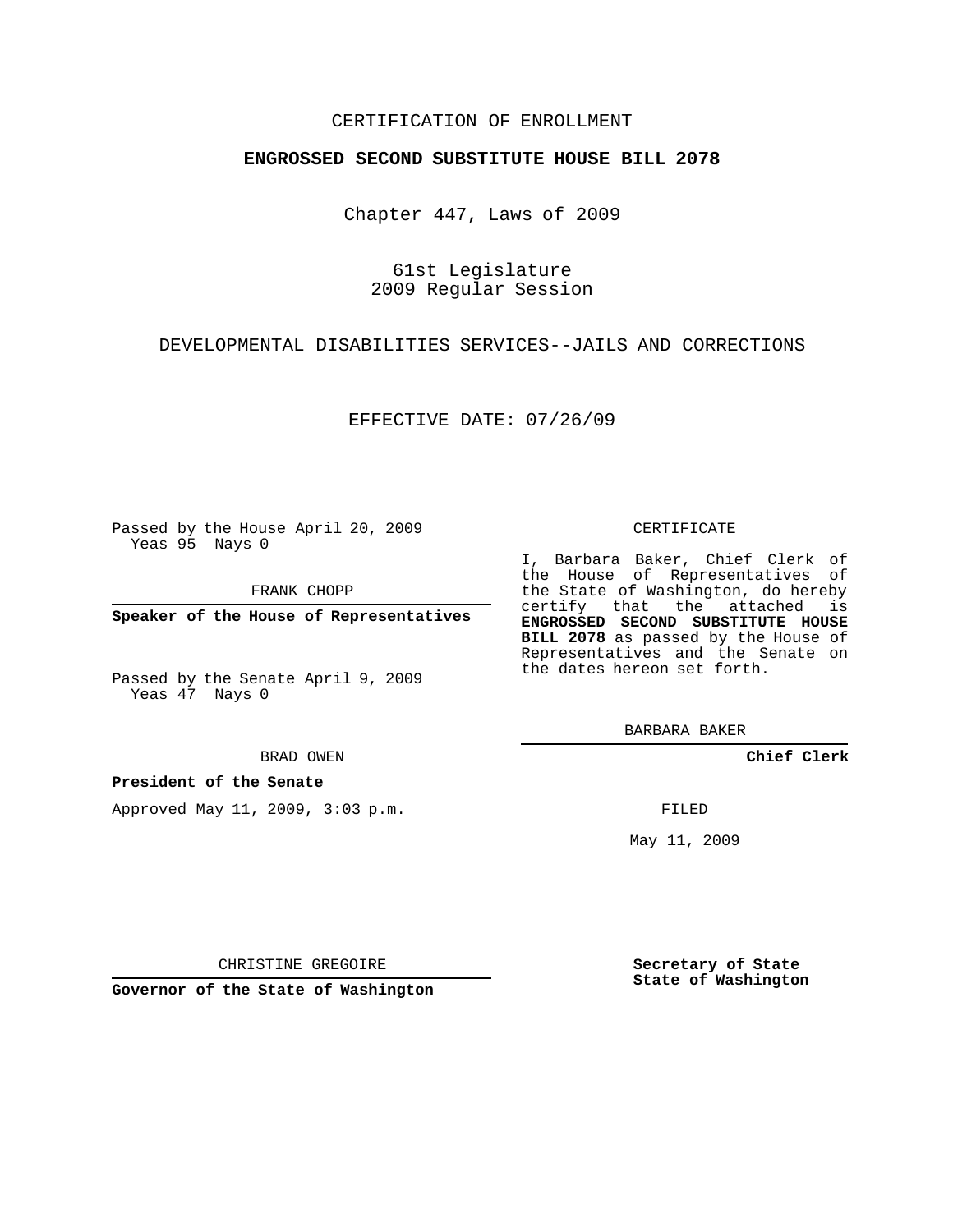# **ENGROSSED SECOND SUBSTITUTE HOUSE BILL 2078** \_\_\_\_\_\_\_\_\_\_\_\_\_\_\_\_\_\_\_\_\_\_\_\_\_\_\_\_\_\_\_\_\_\_\_\_\_\_\_\_\_\_\_\_\_

\_\_\_\_\_\_\_\_\_\_\_\_\_\_\_\_\_\_\_\_\_\_\_\_\_\_\_\_\_\_\_\_\_\_\_\_\_\_\_\_\_\_\_\_\_

AS AMENDED BY THE SENATE

Passed Legislature - 2009 Regular Session

## **State of Washington 61st Legislature 2009 Regular Session**

**By** House Health & Human Services Appropriations (originally sponsored by Representatives Roberts, O'Brien, Walsh, Jacks, Appleton, Goodman, Dickerson, Green, Kagi, Chase, Wood, Kenney, and Haler)

READ FIRST TIME 03/02/09.

 AN ACT Relating to persons with developmental disabilities who are in correctional facilities or jails; creating new sections; and providing an expiration date.

BE IT ENACTED BY THE LEGISLATURE OF THE STATE OF WASHINGTON:

NEW SECTION. **Sec. 1.** (1) The legislature finds that:

 (a) A small number of persons with developmental disabilities commit crimes, are held in jail, are tried for their offenses, and are sentenced to serve time in our correctional system;

 (b) Persons with developmental disabilities are often confused with persons with mental illness. These populations are different and must be understood as distinct groups, with different reasonable accommodation needs; and

 (c) A developmental disability often stems from a mix of causes and many persons with developmental disabilities have cognitive impairments that require reasonable accommodations to assist them in understanding what is happening to them and what is expected of them when they encounter the criminal justice system.

(2) The legislature intends to improve the ability of corrections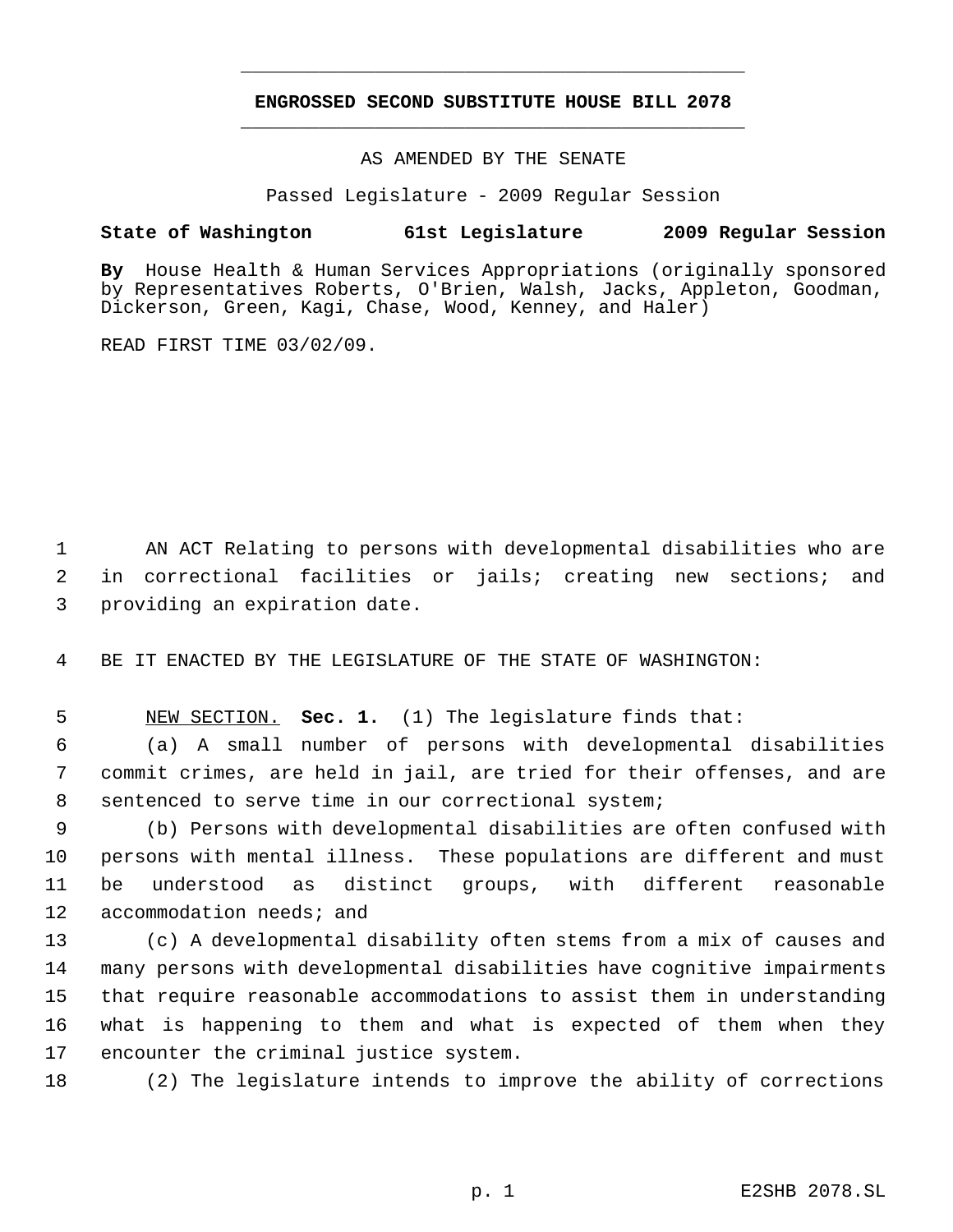institutions to better identify and provide safe, appropriate accommodations for persons with developmental disabilities.

 NEW SECTION. **Sec. 2.** (1) Within state and federal funds appropriated or otherwise available for this purpose, a work group is established, to be cochaired by representatives of the developmental disabilities council and the Washington association of sheriffs and police chiefs, to address issues relating to persons with developmental disabilities who are confined in correctional facilities.

 (2) In addition to representatives from the developmental disabilities council and the Washington association of sheriffs and police chiefs, the work group shall consult with:

(a) The department of social and health services;

(b) The department of corrections;

 (c) The Washington traumatic brain injury strategic partnership advisory council as defined in RCW 74.31.020;

(d) Disability rights Washington;

17 (e) Consumer advocates; and

 (f) Other interested organizations as identified by the developmental disabilities council and the Washington association of sheriffs and police chiefs.

 (3) By December 1, 2009, the work group shall develop recommendations and report to the appropriate committees of the legislature relating to:

 (a) Expeditiously reviewing and determining eligibility for developmental disabilities services provided through the department of social and health services prior to a person's release from confinement from jail or confinement in the department of corrections;

 (b) The appropriate role of the department of social and health services in providing potential alternatives to confinement for persons with developmental disabilities and consultation and technical assistance to jails and the department of corrections in their efforts to provide reasonable accommodations for persons with developmental disabilities who are confined in their facility;

 (c) Increasing the appropriate use of the authority granted the courts under current sentencing reform act provisions, chapter 9.94A RCW, to order alternatives to confinement prior to trial or following conviction in cases with a sentence of twelve months or less;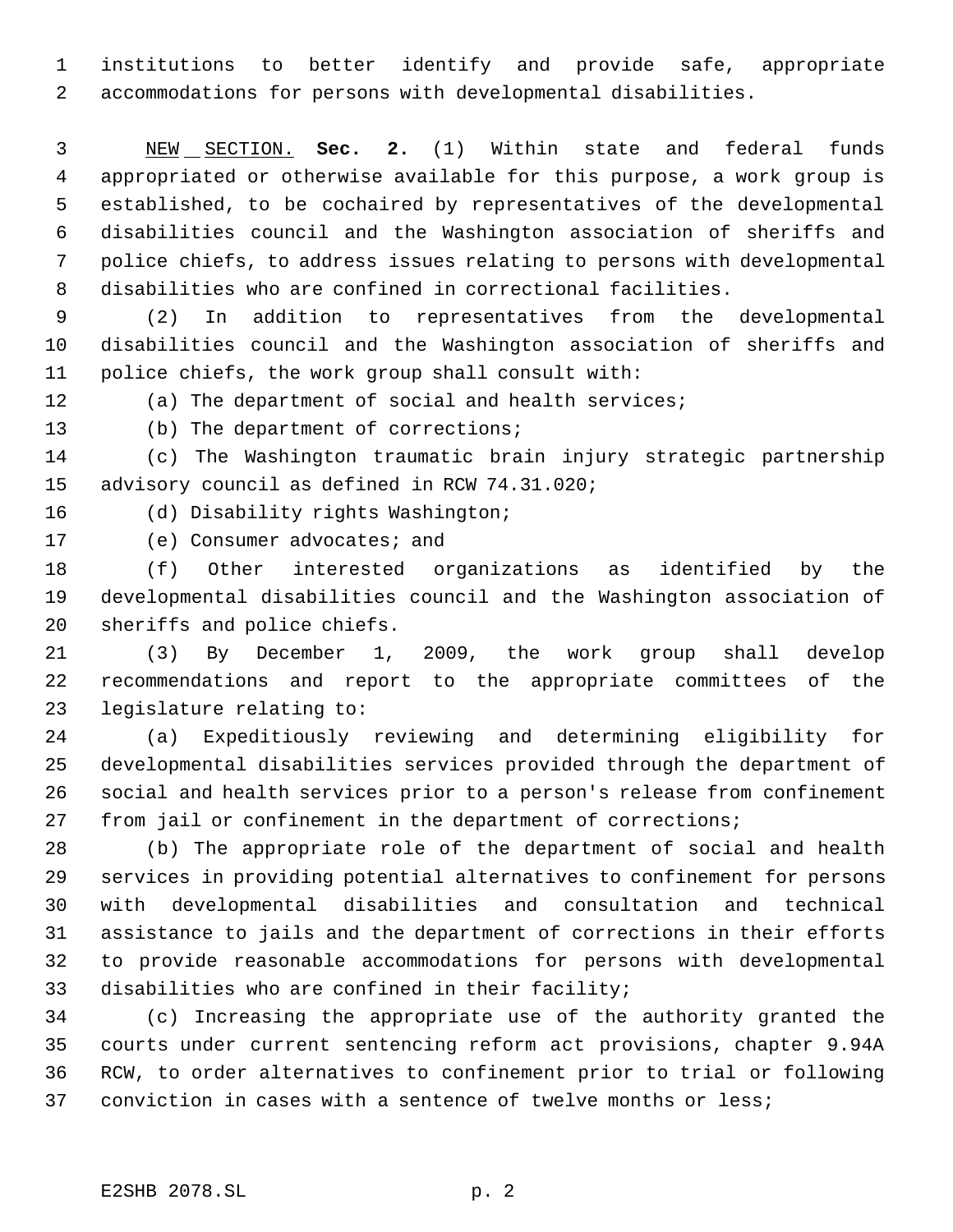(d) The establishment of new options under the sentencing reform act to divert persons with developmental disabilities from the criminal 3 justice system while maintaining public safety;

 (e) The feasibility of developing and adopting law enforcement training for responding to persons with developmental disabilities that is analogous to the crisis intervention training currently provided to law enforcement officers for responding to alleged criminal behavior by 8 persons with mental illness;

 (f) The feasibility of adopting standardized statewide screening and application practices and forms designed to facilitate the application of a confined person who is likely to be eligible for medical assistance services by the division of developmental disabilities;

 (g) The need for and feasibility of developing a screening tool and training for corrections staff to be used to identify persons with developmental disabilities who are confined in prison with the department of corrections similar to the tool to be developed for jails 18 under subsection (4) of this section; and

 (h) The feasibility of developing a screening tool for traumatic brain injuries, and information on best practices and training regarding appropriate accommodations for persons with traumatic brain injuries.

(4) By July 1, 2010, the work group shall develop:

 (a) A simple screening tool that may be used by jails as part of a jail's intake and/or classification process and which will assist in the identification of offenders with the most common types of developmental disabilities;

28 (b) A model policy for the use of the screening tool;

 (c) A cost-effective means to provide concise training to jail staff on the use of the tool; and

 (d) Information on best practices and training regarding appropriate accommodations for persons with developmental disabilities during their confinement.

 NEW SECTION. **Sec. 3.** The definitions in this section apply throughout sections 1 and 2 of this act unless the context clearly requires otherwise.

(1) "Jail" has the same meaning as provided in RCW 70.48.020; and